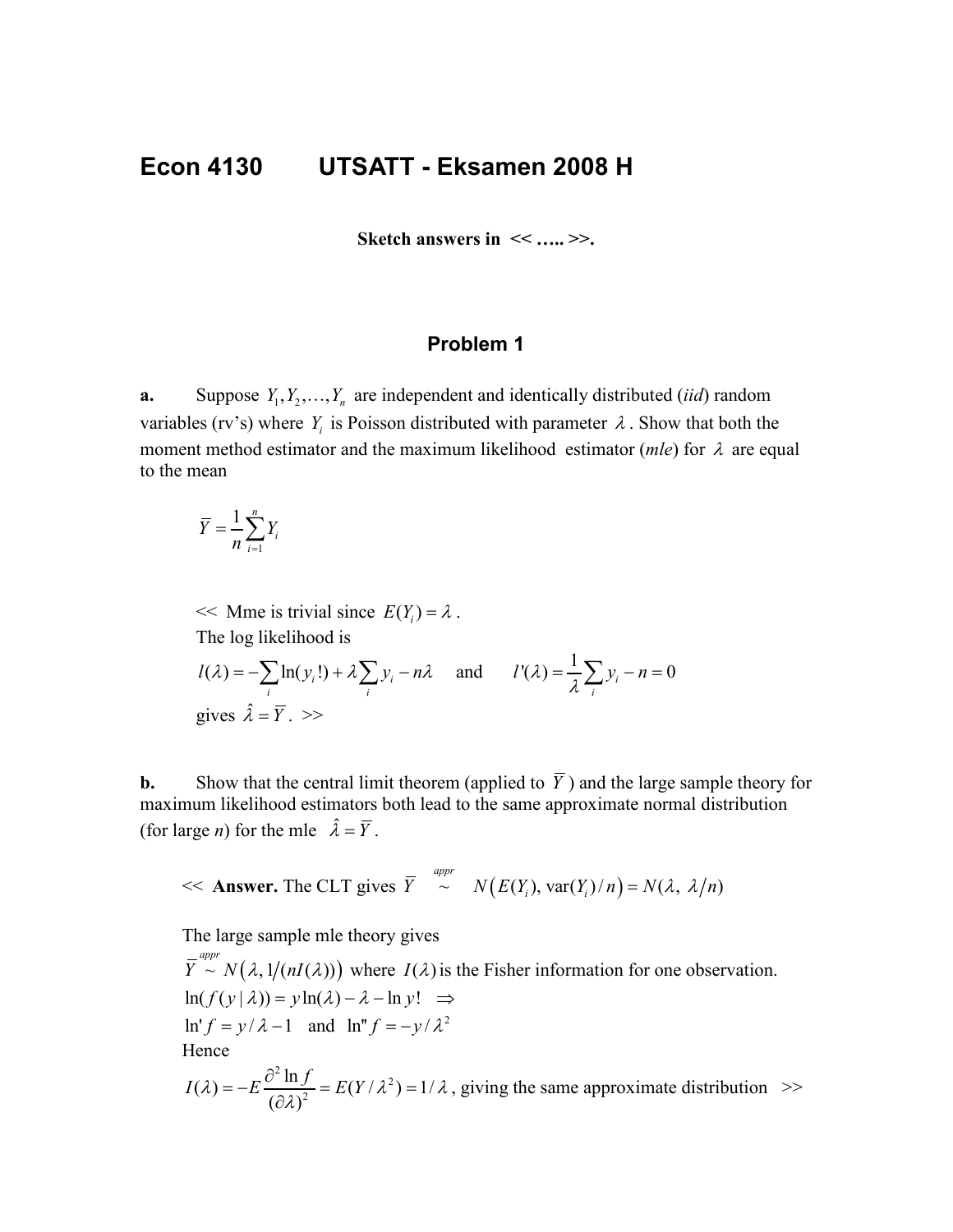**c.** Let  $Y_i$  be the number of traffic accidents at a certain intersection during week no. *i*, for  $i = 1, 2, \ldots, 50$ . As in question **a** and **b** we assume that  $Y_1, Y_2, \ldots, Y_{50}$  are iid and Pois( $\lambda$ ) distributed. The observations are summarized in table 1.

#### **Table 1**

| No. of    | No. of |  |
|-----------|--------|--|
| accidents | weeks  |  |
|           | 32     |  |
|           | 12     |  |
| 2         | 6      |  |
| 3 or more | 0      |  |
| Sum       | 50     |  |

(i) Set up and calculate an approximate 95% confidence interval for  $\lambda$  based on the given data.

(ii) Justify the confidence interval using asymptotic properties of the mle and Slutsky's lemma.

<< **Answer.** 
$$
\hat{\lambda} = (1.12 + 2.6)/50 = 24/50 = 0.48
$$
  
95% CI:  
 $\hat{\lambda} \pm 1.96 \sqrt{\frac{\hat{\lambda}}{n}} = 0.48 \pm (1.96)(0.098) = [0.288, 0.572]$   $\Rightarrow$ 

**d.** We want to test the assumption that  $Y_i$  is Poisson distributed. For this purpose we need to modify our model. We still assume that  $Y_1, Y_2, \ldots, Y_{50}$  are iid, but  $Y_i$  may have a different distribution than Poisson. Construct a chi-square test for the null-hypothesis,  $H_0$ : " $Y_i$  is Poisson distributed", based on the three categories, " $Y_i = 0$ ", " $Y_i = 1$ ", and " $Y_i \ge 2$ ", and the data in table 1. Test  $H_0$ , using 5% level of significance, and formulate a conclusion.

<< **Answer.** Using the mle  $\hat{\lambda} = 0.48$ , we get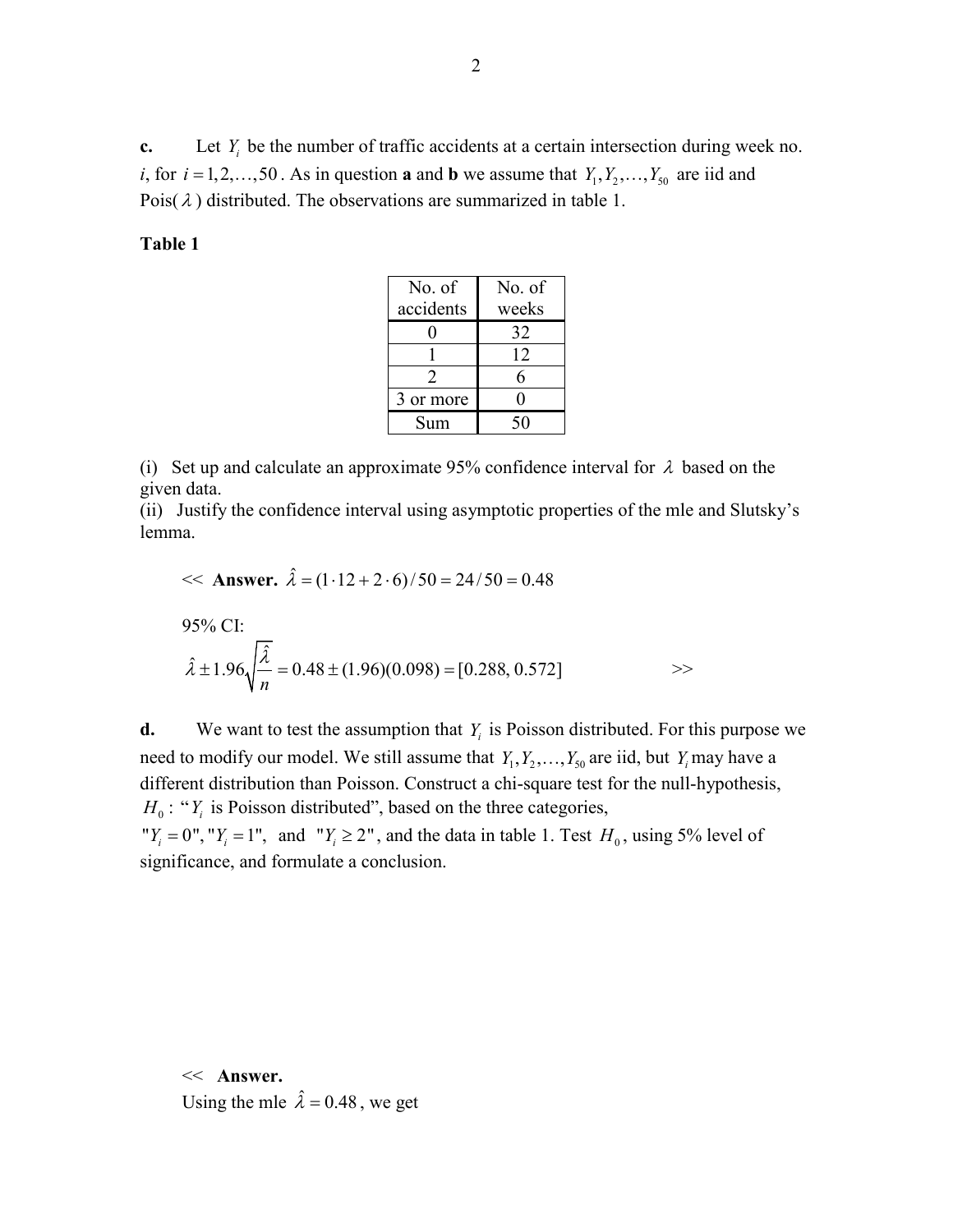|              | Observed, |                                       | Estimated, |                                                                |
|--------------|-----------|---------------------------------------|------------|----------------------------------------------------------------|
| Category     |           | $p_i(\lambda)$                        |            | $E_i = np_i(\hat{\lambda}) \left  (O_i - E_i)^2 / E_i \right $ |
| $Y_i=0$      | 32        | $e^{-\lambda}$                        | 30.94      | 0.036                                                          |
| $Y_i=1$      | 12        | $\lambda e^{-\lambda}$                | 14.85      | 0.547                                                          |
| $Y_i \geq 2$ | 6         | $1-e^{-\lambda}-\lambda e^{-\lambda}$ | 4.21       | 0.761                                                          |
| Sum          | 50        |                                       | 50         | 1.345                                                          |

Hence 3  $(Q - F)^2$ 1  $\frac{(O_i - E_i)^2}{n} = 1.345$  $i=1$   $L_i$  $Q = \sum_{i=1}^{3} \frac{(O_i - E)}{T}$  $=\sum_{i=1}^{3}\frac{(O_i - E_i)^2}{E_i} = 1.345$ , degrees of freedom = 3-1-1 = 1. Critical value:  $\chi^2_{0.95;1} = 3.84$ . Conclusion: Don't reject  $H_0$ .  $>$ 

#### **e.** Suppose that the data were given in a more limited way as in table 2

**Table 2**

| No. of    | No. of |
|-----------|--------|
| accidents | weeks  |
|           | 32     |
| 1 or more | 18     |
| Sum       | 50     |

where we do not know exactly how many weeks had 1 accident, how many had 2 accidents, and so on. I.e., we only know that 18 weeks had at least 1 accident. Accepting the model in question **a**, find the mle of  $\lambda$  under these circumstances and calculate an approximate 95% confidence interval for  $\lambda$ .

[**Hint:** Notice that the number of weeks with 0 accidents is binomially distributed.]

 $<<$  **Answer.** If *X* is the number of weeks with 0 accidents, then  $X \sim Bin(50, p)$ , where  $p = e^{-\lambda}$ . The simplest solution is to recognize that the Poisson model, in this case, simply represents a reparametrization of the binomial model, so we can use the ml-theory for the binomial model and transform the mle for *p* to find the mle for  $\lambda$  - as well as the CI. I.e. mle  $\hat{p} = X/50 = 32/50 = 0.64$ , and  $\hat{\lambda} = -\ln(X/50) = -\ln(0.64) = 0.446$ 

 $se(\hat{p}) = \sqrt{\frac{\hat{p}(1-\hat{p})}{\hat{p}(1-\hat{p})}} = 0.068$ 50  $\hat{p}$  *p* =  $\sqrt{\frac{\hat{p}(1-\hat{p})}{5.2}}$  = 0.068, which gives 95% CI for *p*:  $\hat{p} \pm 1.96 \cdot \text{se}(\hat{p}) = [0.507, 0.773]$ . Transformed this gives 95% CI for  $\lambda$  :  $[-\ln(U), -\ln(L)] = [0.257, 0.679]$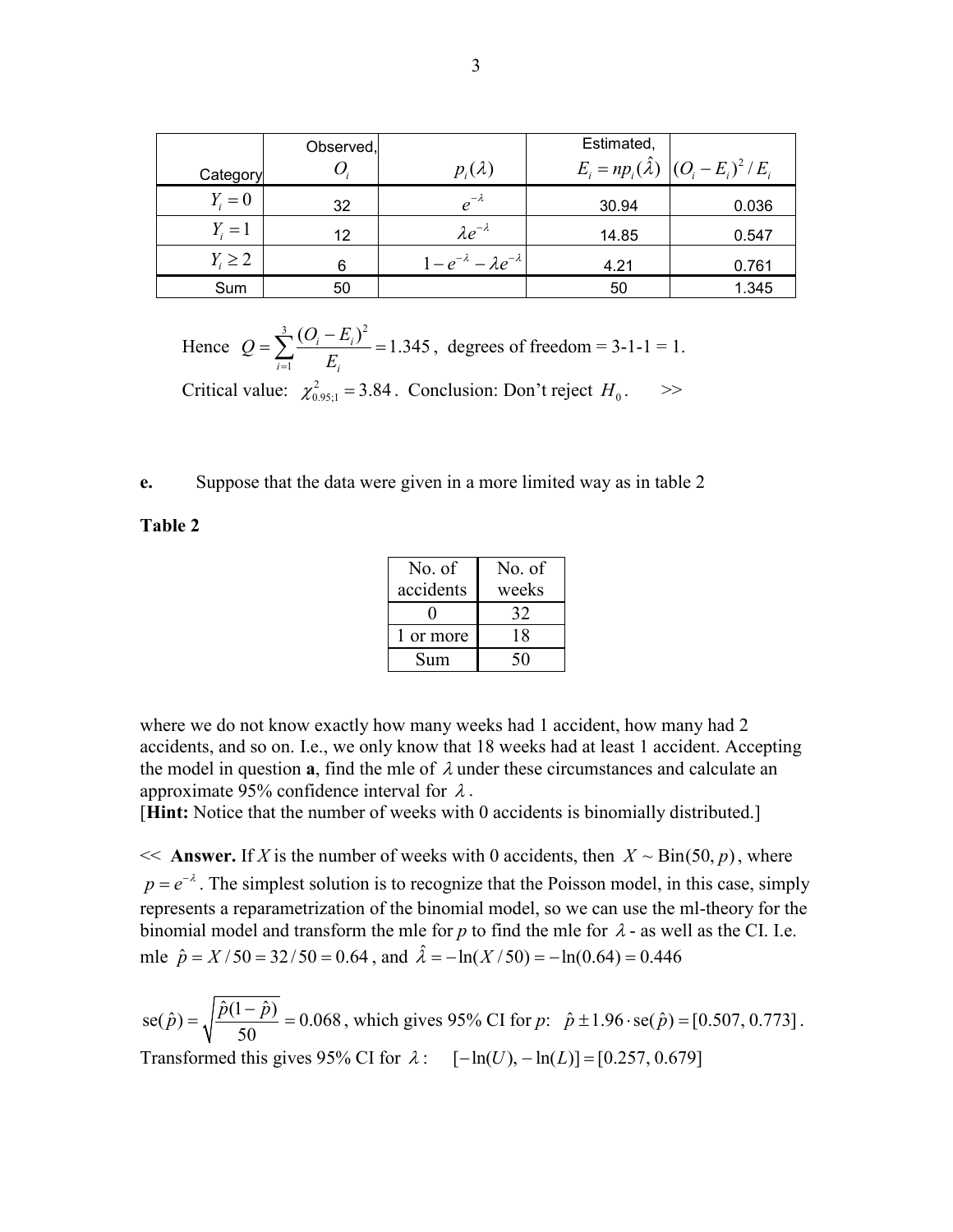#### **Alternative solution based on ml-theory:**

Fisher info per obs: 
$$
f(x | p(\lambda))
$$
 Bernoulli gives  
\n
$$
\ln f = x \ln p(\lambda) + (1 - x) \ln(1 - p(\lambda)) = -x\lambda + (1 - x) \ln(1 - e^{-\lambda})
$$
\n
$$
\partial \ln f = -x + (1 - x) \frac{e^{-\lambda}}{1 - e^{-\lambda}} = -x + (1 - x) \frac{1}{1 - e^{-\lambda}} - 1
$$
\n
$$
\partial^2 \ln f = -(1 - x) \frac{e^{-\lambda}}{(1 - e^{-\lambda})^2}
$$

and

$$
I(\lambda) = -E\partial^2 \ln f = \frac{e^{-\lambda}}{1 - e^{-\lambda}} = \frac{p}{1 - p}
$$

Appr. 95% CI directly from the asymp. distribution

$$
\hat{\lambda} \pm 1.96 \cdot \sqrt{\frac{1-\hat{p}}{n\hat{p}}} = 0.446 \pm 1.96 \cdot 0.106 = [0.238, 0.654] \implies
$$

### **Problem 2**

Consider a fisherman selling his catch of fish on the marketplace in the local village a fixed day every week. Let *X* denote the size of his catch a given week measured as a proportion of the storage capacity of his fishing boat. Let *Y* denote the amount of fish he succeeds to sell at the marketplace the same week, also measured as a proportion of the storage capacity of his boat. As proportions, *X* and *Y* must both vary between 0 and 1. In addition we must have  $Y \leq X$  since the fisherman cannot sell more than he has caught.

Assume that *X* and *Y* are continuous rv's with joint density (pdf) given by

$$
f(x, y) = \begin{cases} 3x & \text{for } 0 \le y \le x \le 1 \\ 0 & \text{otherwise} \end{cases}
$$

- **a.** (**i**) Make a sketch of the region in the  $(x, y)$ -plane where the joint pdf  $f(x, y) > 0$ .
	- (**ii**) Show that the marginal pdf of *X* is given by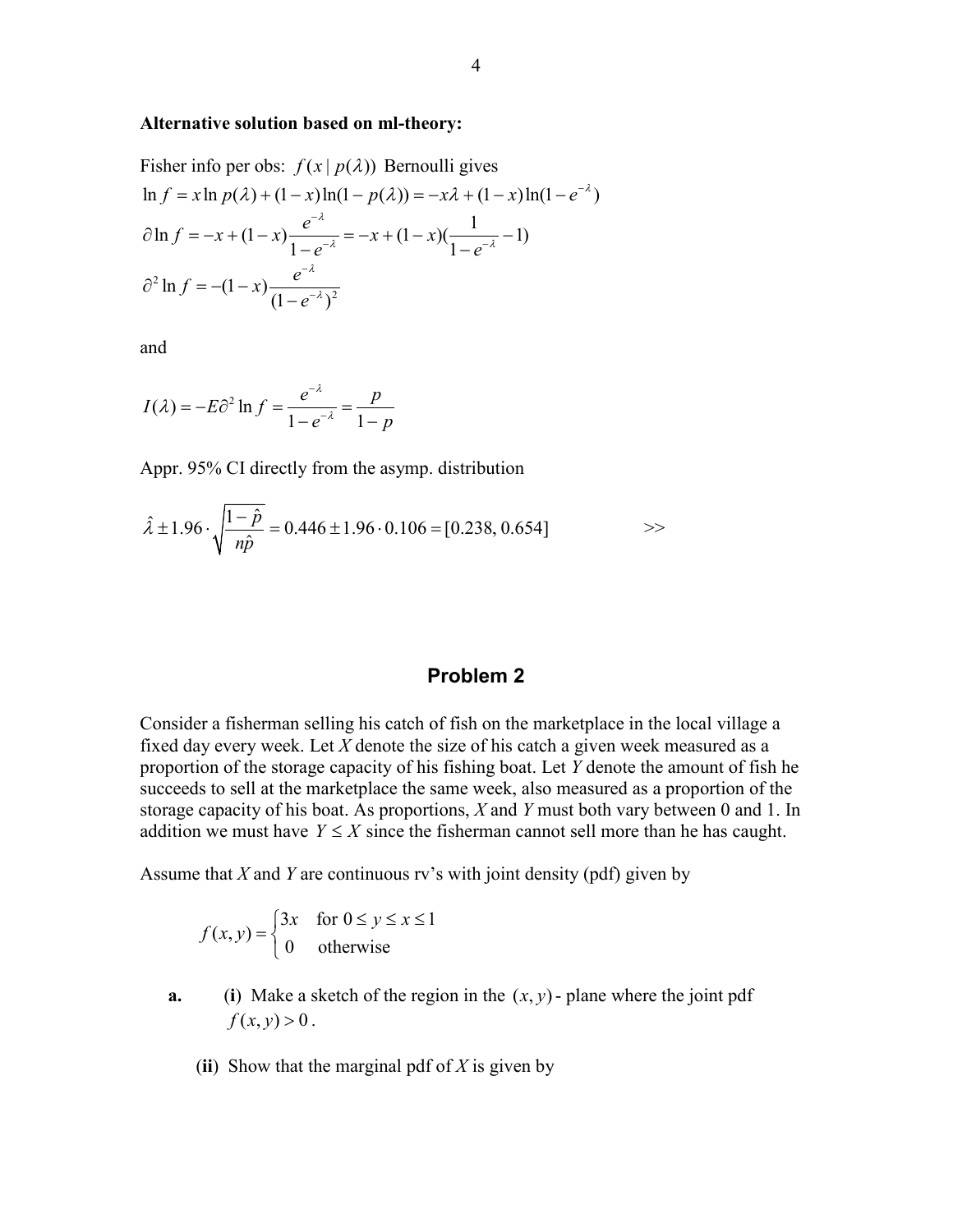$$
f_X(x) = \begin{cases} 3x^2 & \text{for } 0 \le x \le 1 \\ 0 & \text{otherwise} \end{cases}
$$

(iii) Find  $E(X)$  and var $(X)$ .

<< **Answer.** (i)



(ii) 
$$
f_X(x) = \int_0^x 3xdy = 3x \int_0^x dy = 3x^2
$$
 for  $0 \le x \le 1$ .  
\n(iii)  $E(X) = \int_0^1 3x^3 dx = \int_0^1 (3/4)x^4 = 3/4$ ,  $E(X^2) = \int_0^1 3x^4 dx = \int_0^1 (3/5)x^5 = 3/5$   
\n $var(X) = 3/5 - 9/16 = (48 - 45)/80 = 3/80$ 

- **b.** (**i**) Describe the conditional pdf,  $f(y|x)$ , for *Y* given  $X = x$ . (ii) Find the conditional expectation,  $E(Y|x)$ , and variance, var $(Y|x)$ , for *Y* given  $X = x$ . (iii) Sketch a graph of the "regression function",  $E(Y|x)$ .
- $<<$  **Answer.**  $f(y|x) = f(x, y)/f_x(x) = 3x/(3x^2) = 1/x$  for  $0 < x < 1$ . Hence *Y* | *x* is uniform over  $[0, x]$ , which gives  $E(Y | x) = x/2$  and  $var(Y | x) = x^2/12$ . Graph =  $\dots$  >>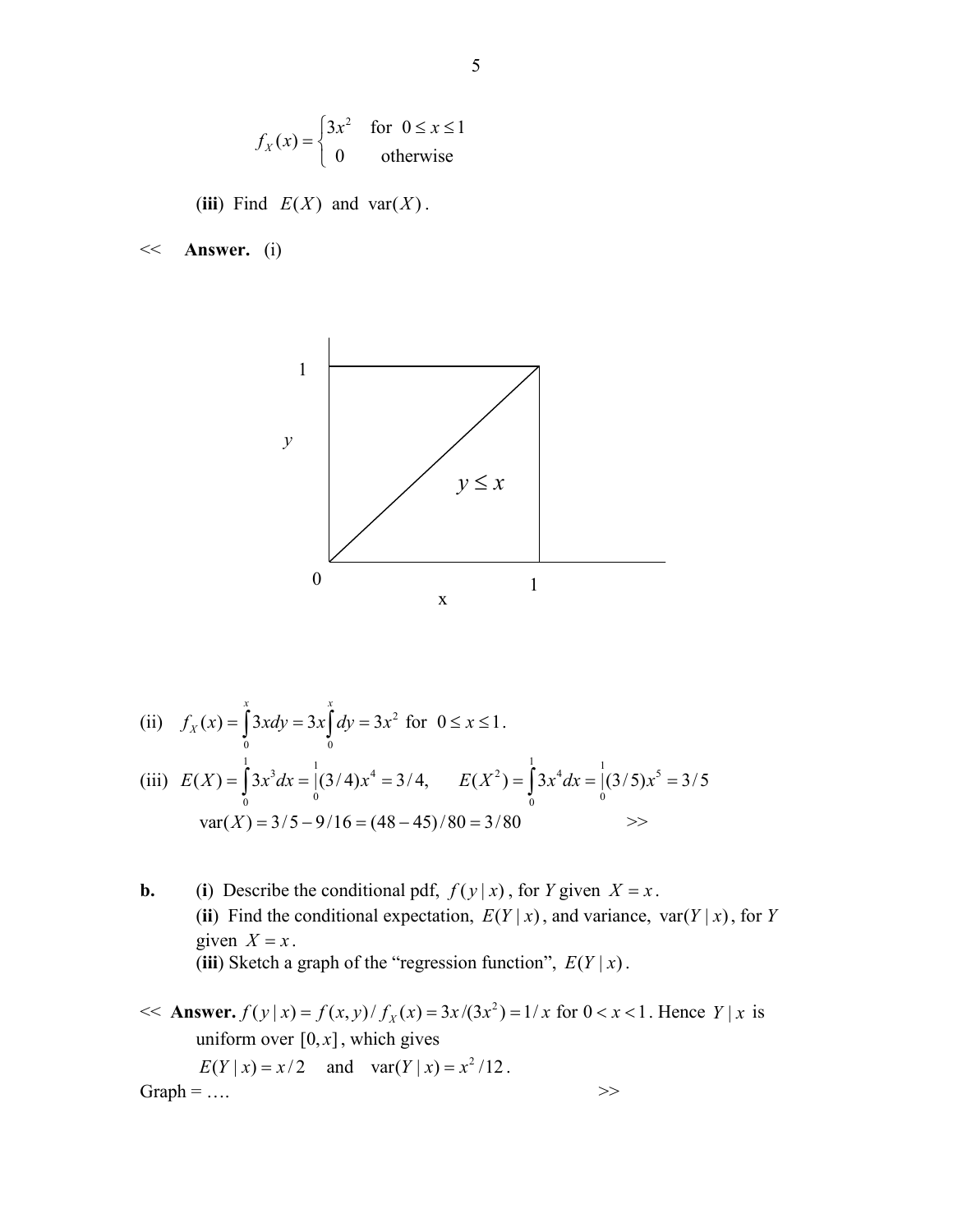**c.** (**i**) Find  $E(Y)$  and var( $Y$ ). [**Hint:** Using the law of total expectation may save you some work. ] (ii) Find the correlation,  $\text{corr}(X, Y)$ , between *X* and *Y*. [Hint: Find first  $E(XY) = E[X \cdot E(Y | X)] = \cdots$  etc. ]

<< **Answer.** 
$$
E(Y) = E[E(Y | X)] = E(X/2) = 3/8
$$
  
\n
$$
var(Y) = E[var(Y | X)] + var[E(Y | X)] = E[X^2/12] + var[X/2] =
$$
\n
$$
= \frac{3}{5 \cdot 12} + \frac{3}{4 \cdot 80} = \frac{3}{20} \left(\frac{1}{3} + \frac{1}{16}\right) = \frac{3(16+3)}{20 \cdot 48} = \frac{19}{320} = 0.0594
$$
\n
$$
E(XY) = E[XE(Y | X)] = E[X^2/2] = (1/2)(3/5) = 3/10
$$
\n
$$
cov(X, Y) = \frac{3}{10} - \frac{3}{4} \cdot \frac{3}{8} = \frac{96 - 90}{320} = \frac{6}{320} = 0.01875
$$

$$
corre(X,Y) = \frac{6/320}{\sqrt{(12/320)(19/320)}} = \frac{6}{\sqrt{12 \cdot 19}} = \frac{6}{\sqrt{228}} = 0.397 \quad > \frac{1}{228}
$$

**d.** (**i**) Let *a* be a given positive number smaller than 1. Find  $P(Y > aX)$  expressed by *a*.

**(ii)** What is the probability that the fisherman will succeed to sell at least 80% of his catch a given week?

<< **Answer.**

(i) see next page